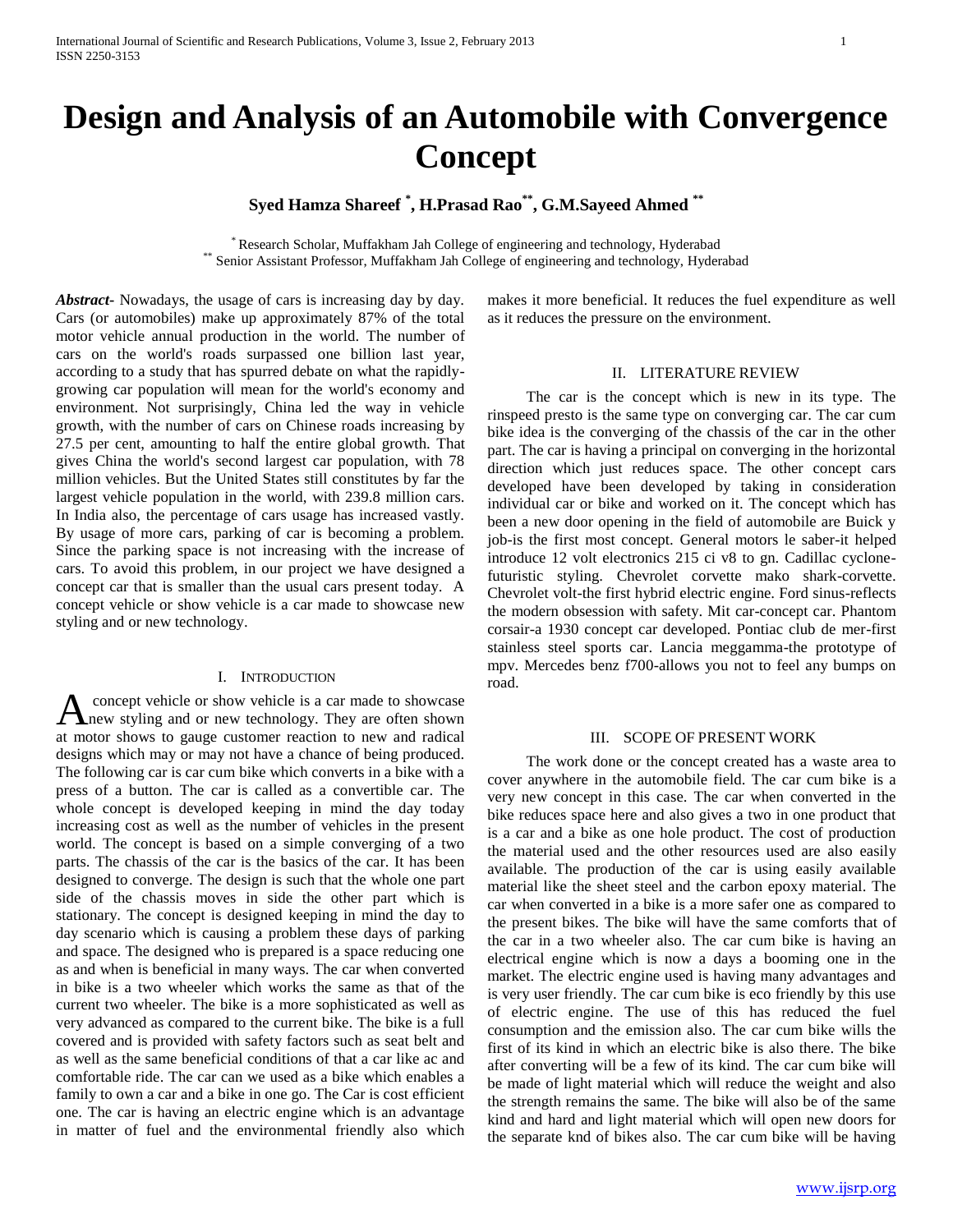less space to park in and be converted. The car cum bike can be compressed and parked in when necessary which resolves the parking and the space problems. The car cum bike is having over all small area as well when working as a car. The present concept cars and bikes do not have the same objective as well as any of the design concepts.

#### IV. OBJECTIVE AND METHODOLOGY

 The main objective behind making this concept was to reduce the number of vehicles on the road and as well as the space factor which is a major issue now a days. The concept covers mostly these two main parts the other include the electric engine which is the next best part of this project. The use of the electric engine does reduce the use of fuel and the emission of the burnt fuel in the air. This makes it an eco friendly concept. The car cum bike is have all the safety factors as that of the car in a bike. This objective is also necessary now days as it is important due to the changing world and the safety parameters. The other objective is it opens new door towards the new concept coming in the market in the automobile field. The methodology used in this is the converging of th hole chassis is to the other part. The upper top of the car is of leather and the whole mechanism works on the concept on converging the hole parts in the car work on this concept.

#### V. DESIGN CONSIDERATION

 The following are the key features of the proposed convergent concept:

 **(1)Chassis:** The design has been made by basically making two different parts. The first and the second part is the main chassis part on which the whole concept works. The steering system and the suspension are attached to the main body itself. The car bodies are aliened is the same plane. After that the one part of the body which is the driver side is the first part and the basic part of the chassis. The other part the passenger part fits in the second part and goes in and out the driver side part. The parts when are in car are clamped in to each other and when converting in bike act as a support guide to converge in to form a bike. This is done by keeping a tolerance of 0.15 which is required for its converging action. The chassis has been modeled in PROE-Wildfire-5, and Fig (a) represents the chassis of the convergent car



**Fig1. Represents (a) Chassis of the car**



**Fig 2. Represents (b) Steering system**

 **(2)Suspension:** The suspension is protruding out and connected to the main chassis. The suspension is a connected one for the front and back. This is done to give the suspension an independent wave like motion when the bike is formed. This is done to give the same mechanism as that of a normal bike when driven. The suspension is designed for giving it a bike look but also work as a car suspension. The basic functionality is same but it differ in the working principal of that of the ordinary one but it differ in the function that it is attached to the main body and allows inclination of the main body when bent as a bike. It helps the suspension to act like this which inclines the body only when a bike as the cross section area is reduced.

 **(3)Steering system:** the steering system has also been made as per the car requirement. the hole suspension consist of a rod mechanism which includes the rods attached to each other for providing the steering mechanism by the help of ball joint and also have the converging mechanism incorporated with it. This helps to even lock the steering in its turning radius and also to provide the required radius. This mechanism is created keeping in mind the basic mechanism which is used in the car cum bike. The components have been designed in such a way that the have the same tolerance and get converge when the whole chassis does. The main steering column is also attached to the main chassis for the support.

 **(4)Seating system:** The seats are also made as per the requirement of the car cum bike. They are designed to look like a car as well as a bike seat. The seats are also made by using the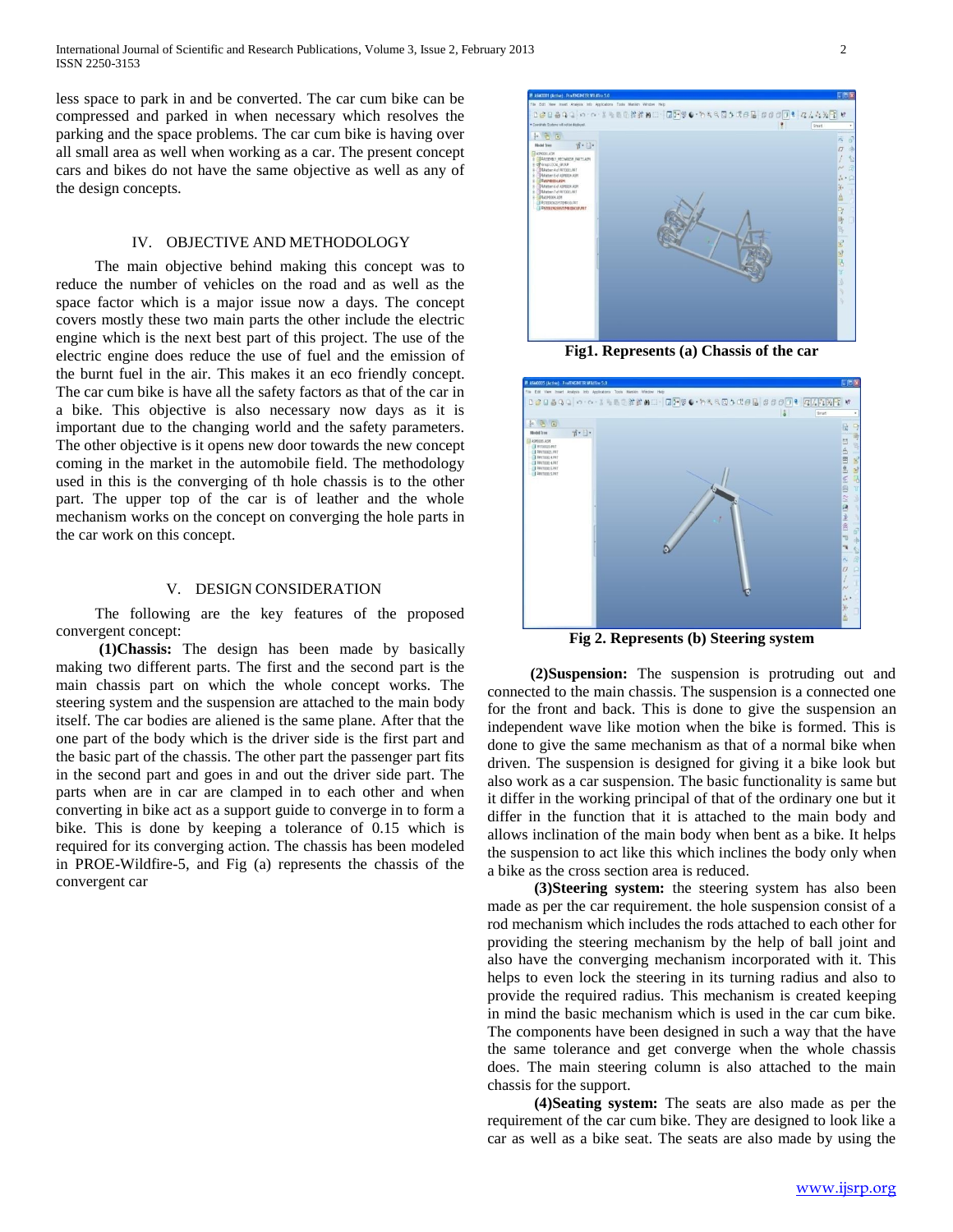light weight materials so that they are easy to converge and the mechanism is also important to work. The seats are provided with bars supporting them. These bars are fixed in the bottom of the seats. The passenger seat sits in the groves provided in the bar on its side and then slides in side and beneath the driver seat which co insides with the back seats. The seating is now in the form of a bike. The seat bars also work on the same mechanism that of the car chassis. The bar on the passenger side has a grove so that the seat first sits in to that grove so that it attains the height to go under the driver side seat. The seat are made of fiber

 **(5) Wheel:** The wheels will be four on the ground. This will help in better support and also the center of gravity is not disturbed. The wheels are also designed in such a way that they give a look of being just a wheel when the car is converted in a bike.



**Fig 3. Represents (a) Alloy wheel**



**Fig 4. Represents (b) Steering system**

#### **Fig 3.** Represents (a) Alloy wheel

 **(6) Engine:** The engine is an electric engine which is having 4 batteries to work which are of 12 volt each. The car is having 6 batteries each of 6v each. The batteries will be charged back with the help of 220 V, 2.2 kW, requiring a 15 A socket. The car will have a power of 18ps@1300rpmwo.It will have a top speed of 60 km/hr. Four different motors are used and synchronized to work at the same speed.

#### **(7)MATERIALS:**

The material used is the sheet steel and the carbon epoxy material. They are used because of their characteristics such as high strength and light weight which are essential for this car. The sheet steel material used will be of the thickness of 3mm in the floor and the other parts will be made of 2mm in thickness. The carbon epoxy material used is also used for the hole body some of the basic parts are made with sheet steel and other light weight material for the engine components. The use of this material has been done to reduce the weight. The material is easily available. The analysis done has proved that the material is satisfying the car strength needs corresponding to be light in weight.

#### VI. ANALYSIS

The analysis has been carried out in COSMOS 12 for stress calculation, thermal analysis and structural calculations.

| Properties                                                                                                                                                                                                                                 |                                                                                                                                                                                                                                                                                                                         |                                                                                                                                                                                                                                                                              |
|--------------------------------------------------------------------------------------------------------------------------------------------------------------------------------------------------------------------------------------------|-------------------------------------------------------------------------------------------------------------------------------------------------------------------------------------------------------------------------------------------------------------------------------------------------------------------------|------------------------------------------------------------------------------------------------------------------------------------------------------------------------------------------------------------------------------------------------------------------------------|
| Name:<br><b>Model type:</b><br><b>Default</b><br>failure<br>criterion:<br><b>Yield strength:</b><br><b>Tensile strength:</b><br>Elastic modulus:<br>Poisson's ratio:<br><b>Mass density:</b><br><b>Shear modulus:</b><br>Thermal expansion | <b>Alloy Steel</b><br>Linear Elastic Isotropic<br>Max von Mises Stress<br>$6.20422e+008$ N/m <sup>2</sup><br>$7.23826e+008$ N/m <sup><math>\lambda</math>2</sup><br>$2.1e+011$ N/m <sup><math>2</math></sup><br>0.28<br>$7700 \text{ kg/m}^3$<br>$7.9e+010$ N/m <sup><math>\text{A}</math>2</sup><br>$1.3e-005$ /Kelvin | <b>CARBONEPOXY</b><br><b>Linear Elastic Isotropic</b><br><b>Max von Mises Stress</b><br>$1.089e+009$ N/m <sup><math>\&amp;2</math></sup><br>$3e+007$ N/m <sup><math>\gamma</math></sup> 2<br>$1020 \text{ kg/m}^3$<br>$2e+009$ N/m <sup><math>\wedge</math></sup> 2<br>0.394 |
| coefficient:                                                                                                                                                                                                                               |                                                                                                                                                                                                                                                                                                                         |                                                                                                                                                                                                                                                                              |

## **Table 1: Material properties**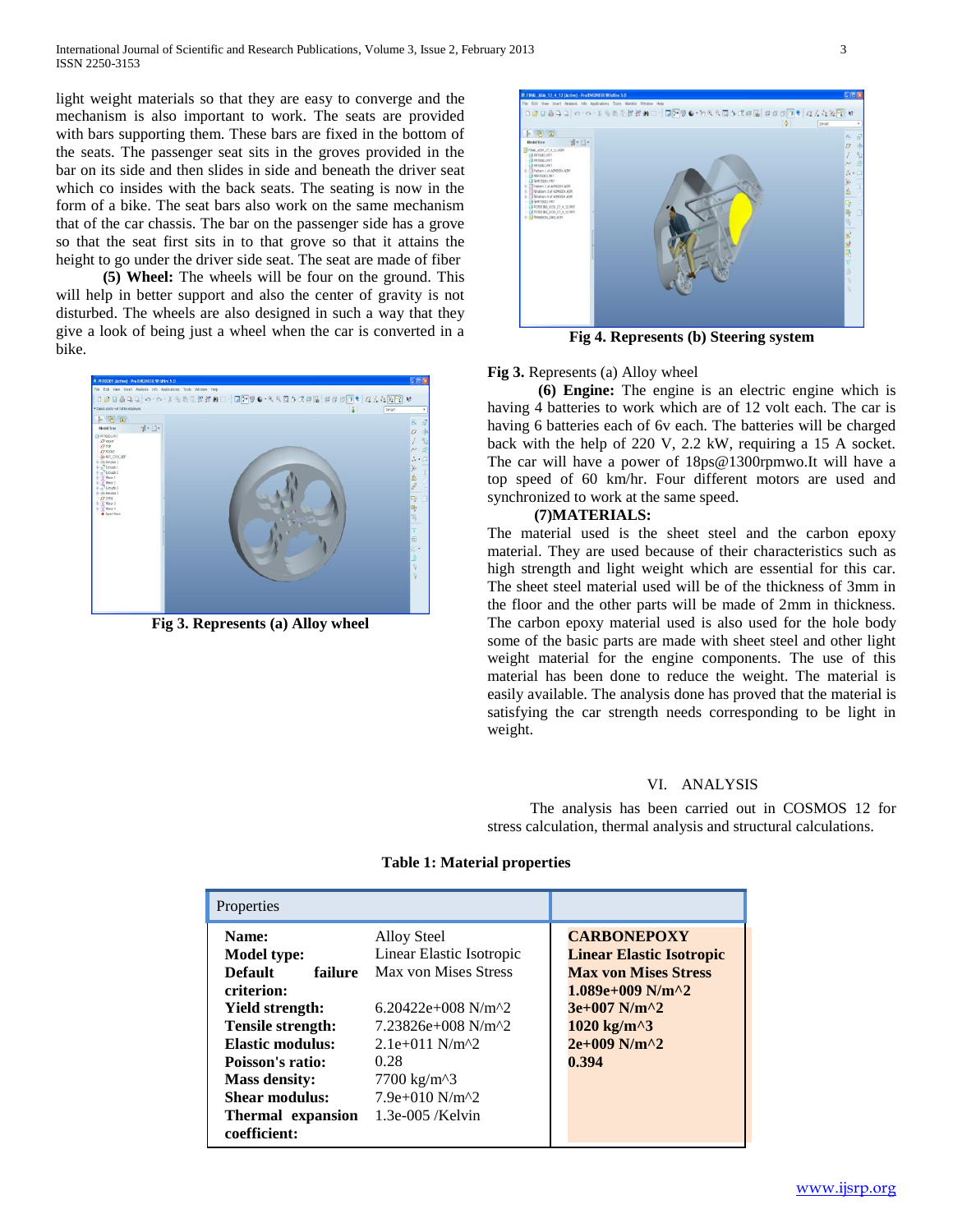# **Table 2: Material properties**



| Name:                         | <b>CARBONEPOXY</b>       |  |
|-------------------------------|--------------------------|--|
| Model type:                   | Linear Elastic Isotropic |  |
| Default failure<br>criterion: | Max von Mises Stress     |  |
| Yield strength:               | $1.089e+009 N/m^{2}$     |  |
| Tensile strength:             | 3e+007N/m^2              |  |
| Elastic modulus:              | 2e+009 N/m^2             |  |
| Poisson's ratio:              | 0.394                    |  |
| Mass density:                 | 1020 kg/m^3              |  |
| Shear modulus:                | $3.189e+008 N/m^{2}$     |  |

 **Fig5 Indication of Loads acting on chassis**

## **Table 3: Mesh Information**

| <b>Mesh type</b>                | Solid Mesh    | <b>Total Nodes</b>                            | 19998    |
|---------------------------------|---------------|-----------------------------------------------|----------|
| <b>Mesher Used:</b>             | Standard mesh | <b>Total Elements</b>                         | 10380    |
| <b>Automatic Transition:</b>    | Off           | Maximum Aspect Ratio                          | 14.994   |
| <b>Include Mesh Auto Loops:</b> | Off           | % of elements with Aspect<br>Ratio $<$ 3      | 92.6     |
| Jacobian points                 | 4 Points      | % of elements with Aspect<br>Ratio > 10       | 0.135    |
| <b>Element Size</b>             | 32.3371 mm    | of<br>distorted<br>$\%$<br>elements(Jacobian) | $\theta$ |
| <b>Tolerance</b>                | 1.61685 mm    | Time<br>complete<br>to<br>mesh(hh;mm;ss):     | 00:00:05 |



**Fig6. Represents mesh frame**

**TABLE 4:** Resultant Forces

| <b>Components</b>    |             |         |               | Resultant |
|----------------------|-------------|---------|---------------|-----------|
| Reaction force(N)    | $-0.303558$ | 3999.79 | $-0.00549316$ | 3999.79   |
| Reaction Moment(N-m) |             |         |               |           |